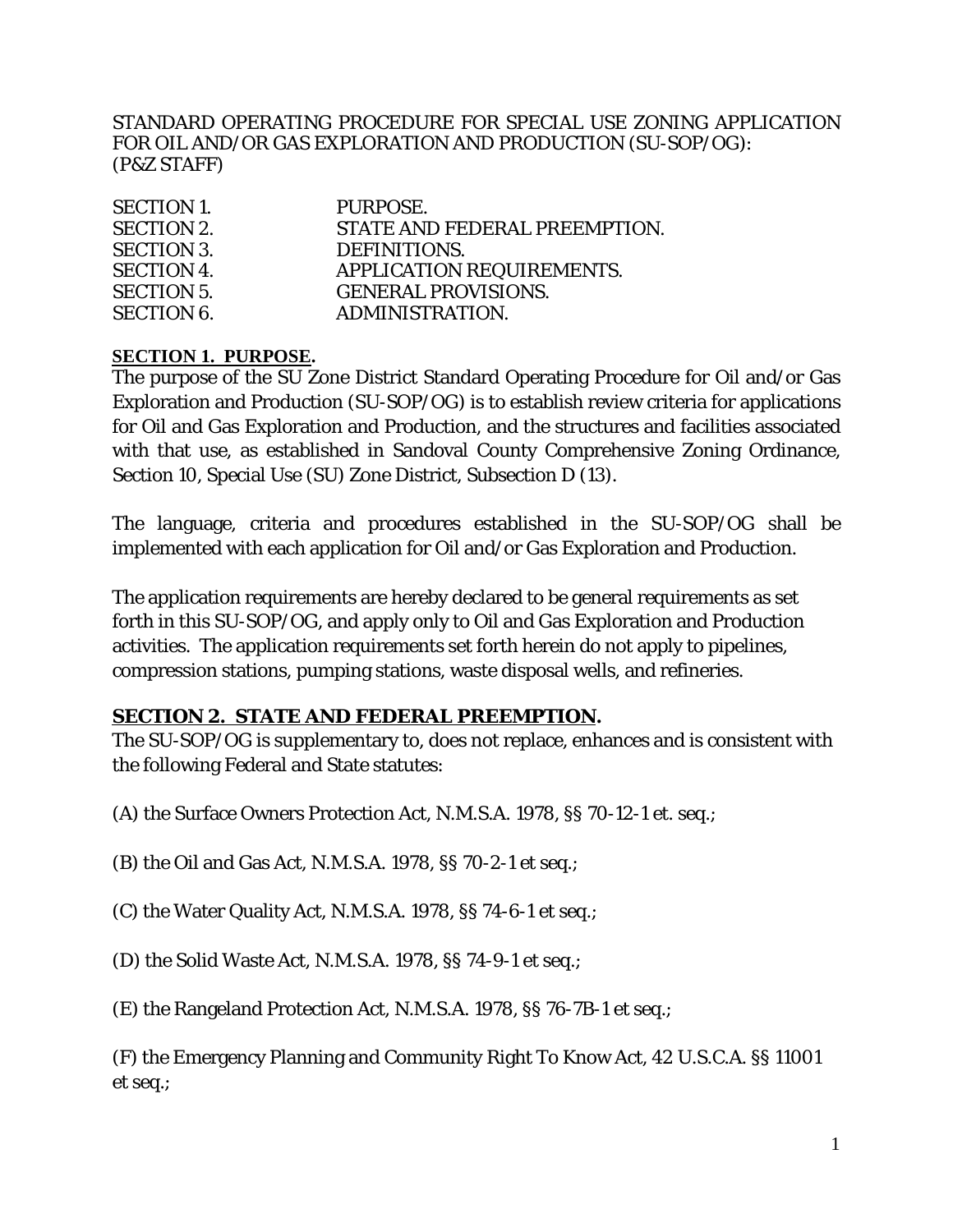- (G) the New Mexico Public Health Act, N.M.S.A. 1978 §§ 24-1-1 et seq.;
- (H) the Wildlife Conservation Act, N.M.S.A. 1978, §§ 17-2-37 et seq.;
- (I) the Cultural Properties Act, N.M.S.A. 1978, §§ 18-6-1 et seq.;
- (J) the National Historic Preservation Act, 16 U.S.C.A §§ 470 et seq.;
- (K) the Uniform Trade Secret Act N.M.S.A. 1978, §§ 57-3A-1 et seq.;
- (L) the Prehistoric and Historic Sites Act, N.M.S.A. 1978, §§18-8-1 et seq.;
- (M) the Cultural Properties Protection Act, N.M.S.A. 1978, §§ 1 8-6A- 1 et seq.;
- (N) the Archaeological Resources Protection Act, 16 U.S.C.A. § 470 aa et seq.; and
- (O) the Energy Policy Act, 42 U.S.C.A. § 6201 et. seq.

## **SECTION 3. DEFINITIONS.**

#### **3.1 RULES OF INTERPRETATION.**

(A) Words, phrases, and terms defined in this SU-SOP/OG shall be given the meanings set forth below. Words, phrases, and terms not defined in this SU-SOP/OG shall be given their usual and customary meanings except where the context clearly indicates a different meaning.

(B) The text shall control captions, titles, and maps.

(C) The word "shall" is mandatory and not permissive; the word "may" is permissive and not mandatory.

(D) Words used in the singular include the plural; words used in the plural include the singular.

(E) Words used in the present tense include the future tense; words used in the future tense include the present tense.

(F) In their interpretation and application, the Definitions provisions of this SU-SOP/OG are considered minimal in nature.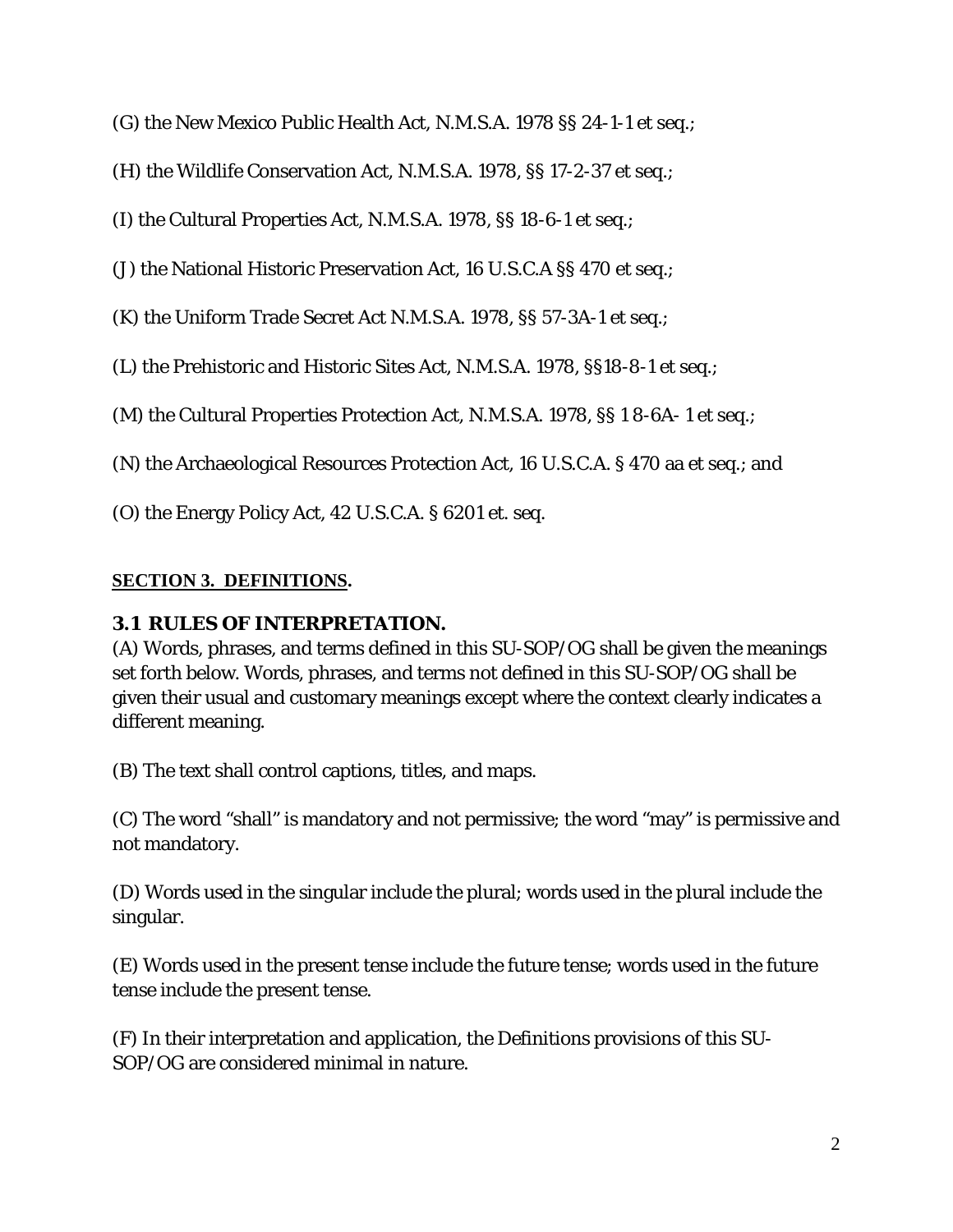### **3.2 DEFINITIONS.**

Words with specific defined meanings are as follows:

*Abandoned.* The permanent abandonment of an Oil or Gas well, as established by filings of the Operator with the NMOCD, from production records maintained by the NMOCD, and from information gathered by the Director. The County may presume abandonment of an Oil or Gas well based upon: (i) plugging and abandonment of an Oil or Gas Well pursuant to NMOCD Rule 19.15.25.1 N.M.A.C. et. seq.; (ii) any other evidence that the Oil or Gas well has been abandoned or plugged and abandoned as established by filings of the Operator with the NMOCD. An Oil or Gas well which has been temporarily abandoned as approved by the NMOCD or the BLM is not considered permanently abandoned for purposes of this Ordinance.

*Applicant.* The owner of a mineral estate, oil and gas lessee, operator, or duly designated representative who shall have express written authority to act on behalf of the owner or oil and gas Lessee for the purposes of submitting and representing an application for Administrative Review by the Director or a Conditional Use Permit for review by the Planning and Zoning Commission for oil and gas related activities.

*Board of County Commissioners.* The Board of County Commissioners of Sandoval County, State of New Mexico.

*Comprehensive Plan.* The Sandoval County Comprehensive Plan adopted by the Board of County Commissioners, as amended from time to time.

*County.* Sandoval County, New Mexico.

**Director**. The Director of the Sandoval County Planning and Zoning Division or any person or persons assigned or delegated to perform some portion of the functions exercised by the Director.

*Drilling.* Digging or boring a new Oil or Gas Well for the purpose of exploring for, developing or producing oil, gas, or other hydrocarbons, or for the purpose of injecting gas, water, or any other fluid or substance into the earth.

*Exploration Activities.* All County-approved exploration activities for which a C-101 and C-102 APD (Application for Permit to Drill) for exploration activities from the NMOCD is also required.

*Flood or Flooding.* A general and temporary condition of partial or complete inundation of normally dry land areas from the overflow of inland or tidal waters or the unusual and rapid accumulation of run-off of surface waters from any source.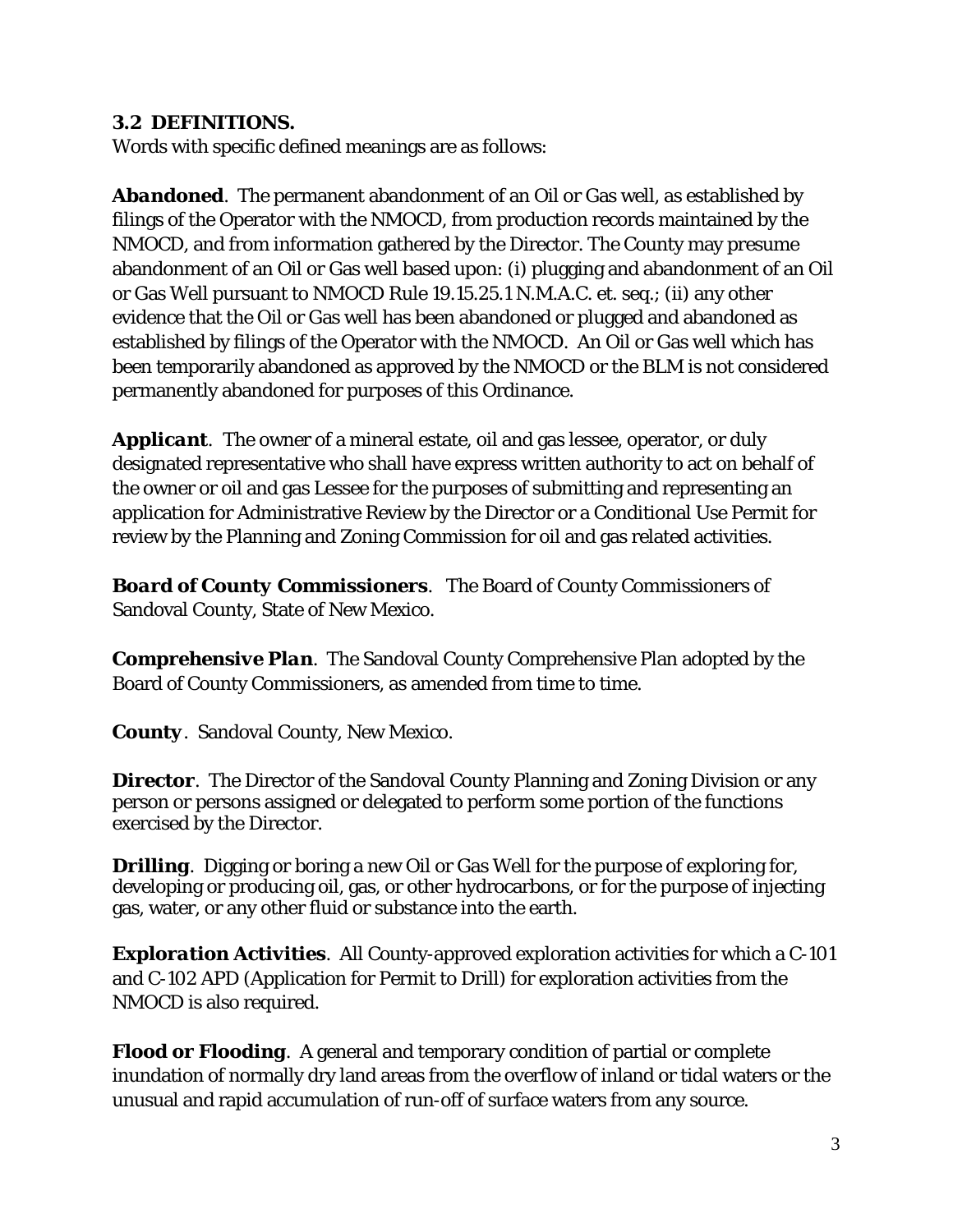*Floodplain.* Any land area susceptible to being inundated by water from any source. See *Flood or Flooding* and *100-year floodplain.*

*Gas.* Any fluid, either combustible or noncombustible, which is produced in a natural state from the earth and which maintains a gaseous or rarefied state at standard temperature and pressure conditions and/or the gaseous components or vapors occurring in or derived from petroleum or natural gas, or any gaseous derivatives of those extraction processes, such as carbon dioxide; whenever "gas" is used in this Ordinance it includes "natural gas" and/or "methane."

*General Provisions.* The design and performance standards set forth in Section 4 of this Ordinance.

**Interim Reclamation**. The activity of reclaiming surface disturbed within the Well Site during previous phases of development which will no longer be utilized for future phases of development.

In the County, within the County. Areas within the boundaries of the County, but not within the limits of any incorporated municipality, any tribal or tribal trust lands, lands owned by the state of New Mexico, and lands owned by the United States or lands where the mineral rights associated with such surface property are owned partially, or in their entirety, by the United States.

*Lessee.* A person, corporation or other legal entity that has been granted an oil or gas lease from the Owner of a mineral estate or who has received an assignment of all or a portion of a previously granted oil or gas lease. For the purposes of this Ordinance the Lessee is used interchangeably with mineral lease owner.

Lot. A tract, parcel, or portion of a subdivision or other parcel of land intended as a unit for the purpose, whether immediate or future, of transfer of ownership, or possession, or for development.

*Lot Line.* The boundary of a recorded lot.

*New Mexico Construction Industries Division (NMCID).* The Construction Industries Division of the Regulation and Licensing Department of the State of New Mexico.

*New Mexico Oil Conservation Division (NMOCD).* The Oil Conservation Division of the Energy, Minerals and Natural Resources Department of the State of New Mexico.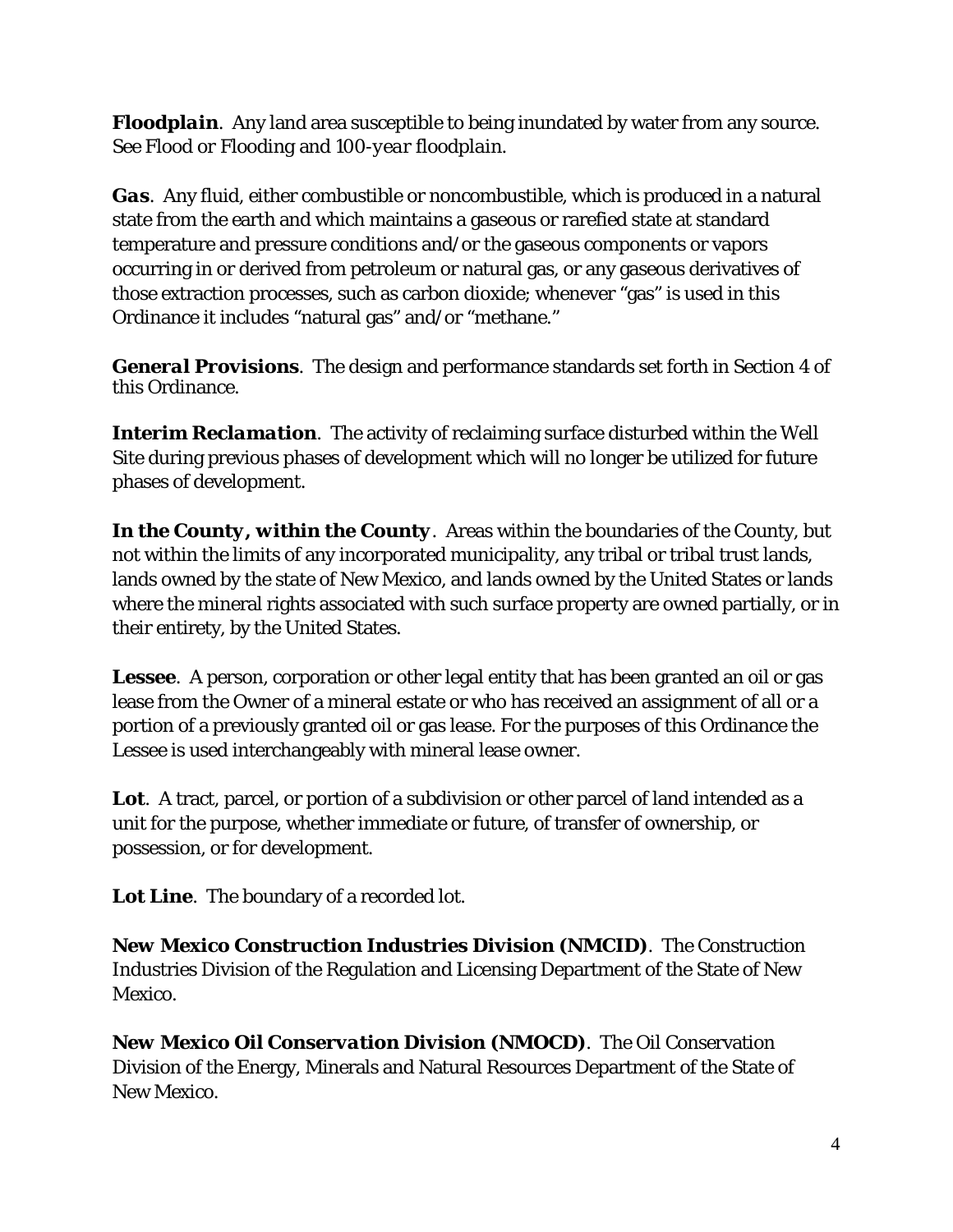*Oil.* A produced simple or complex mixture of hydrocarbons, in a liquid state at standard pressure and temperature, which can be refined to yield gasoline, kerosene, diesel fuel, and various other products.

*Oil and/or Gas Facility or Facilities*. Site and equipment related to oil and gas exploration and/or production described as follows: a new well or wells and the surrounding Well Site and well pad, constructed and operated to explore for or produce crude oil and/or gas and includes auxiliary and associated equipment and facilities, such as derricks, separators; dehydrators; pumping units; tank batteries; tanks; metering stations and equipment; any equipment for the reworking of an existing well bore; workover rigs; compressor stations and associated engines, motors, facilities and equipment; water or fluid injection stations and associated facilities and equipment; storage or construction staging yards; gathering systems and associated facilities and equipment, collection lines, drip stations, vent stations, pigging facilities, chemical injection station, transfer pump stations and valve boxes; any other structure, building or facility, temporary or permanent, mobile or stationary, associated with or used in connection a new Oil or Gas Well or the installation, construction or operation of the Oil or Gas well; and the roads used for ingress and egress to and from a new Oil or Gas Well or surrounding Well Site. Also, a pipeline for transportation of oil, gas, or water with the exception of Facilities used for the transportation of natural gas under a tariff regulated by the New Mexico Public Regulation Commission ("NMPRC") or the Federal Energy Regulatory Commission ("FERC").

*Oil and/or Gas Field Waste*. Ground-based solid waste material generated in conjunction with the production of oil or gas, the collection and disposal of which is regulated and permitted by the NMOCD and as established in this Ordinance.

*Oil and/or Gas Well.* Any hole or holes, bore or bores, to any sand, formation, strata or depth for the purpose of exploring for, producing, and recovering any oil, gas, liquidhydrocarbon, or any combination thereof.

*Operator.* Any person or entity including but not limited to the Lessee or operating rights owner, who is duly authorized by NMOCD to operate in the State of New Mexico, and who has stated in writing to the Director that it is responsible under the terms and conditions of a lease for the operations conducted on the leased lands or a portion thereof.

**Person**. Any natural person, corporation, partnership, trust, entity, organization, joint venture, association (including homeowners' or neighborhood associations), trust, or any other entity recognized by law.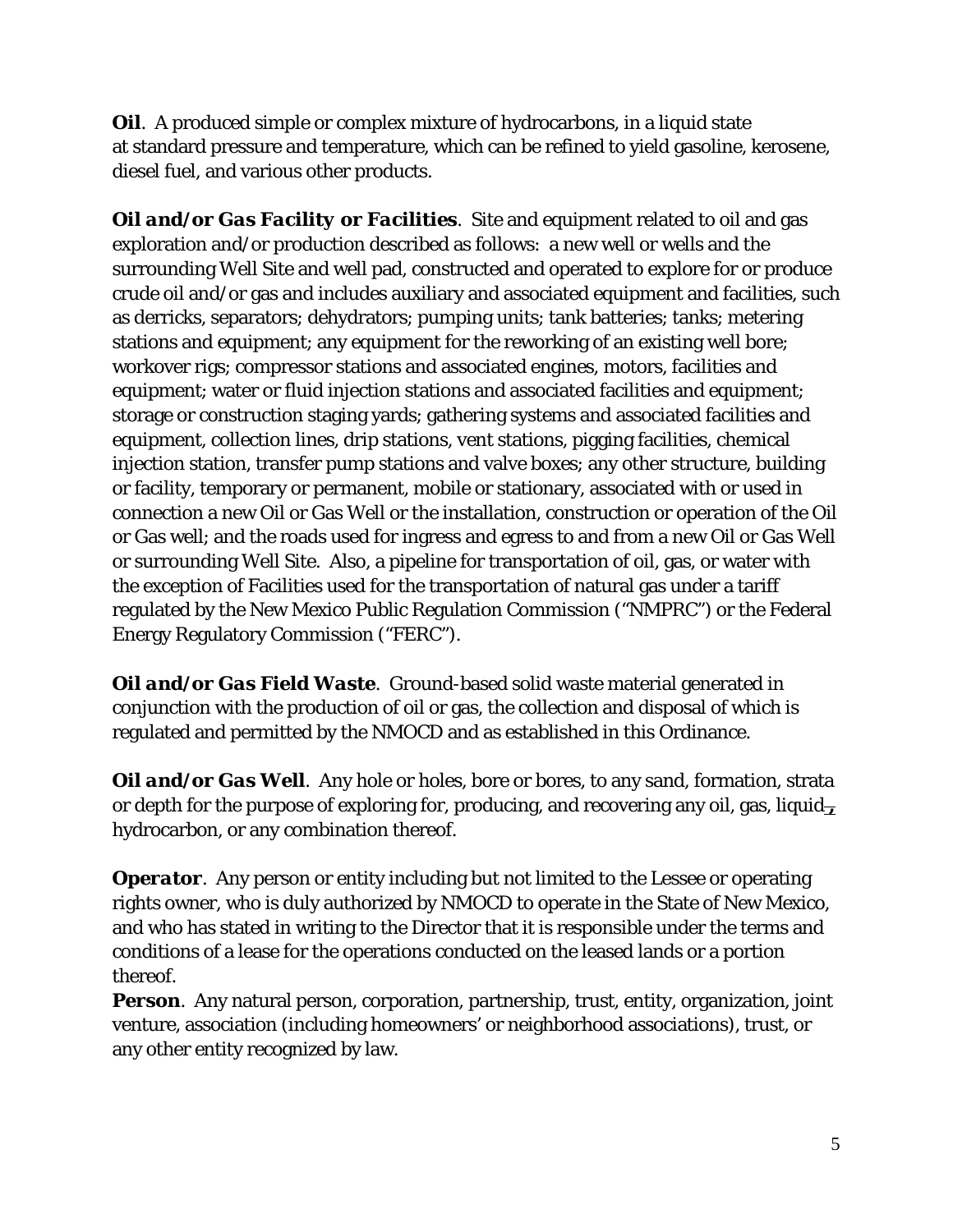*Planning and Zoning Commission.* The Sandoval County Planning and Zoning Commission.

**Police Power**. Inherent, delegated, or authorized legislative power for purposes of regulation to secure health, safety, and general welfare and to prevent public nuisances.

**Pollution**. The contamination or other degradation of the physical, chemical or biological properties of land, water or air, including a change in temperature, taste, color, turbidity or odor, or such discharge of any liquid, gaseous, solid, radioactive or other substance onto the land or into the water or air that will, or is likely to, create a nuisance or render such land, water or air harmful, detrimental or injurious to the public health, safety or welfare, or harmful, detrimental or injurious to domestic, commercial, industrial, agricultural, recreational or other beneficial uses, or to livestock, wildlife, birds, fish or other aquatic life.

*Produced Water.* Water produced in conjunction with the production of oil or gas, the collection and disposal of which is regulated and permitted by the NMOCD.

*Production Activities.* All County-approved production activities for which an approved Oil and Gas Form C-104 (Request for Allowable and Authorization to Transport) from the NMOCD is also required.

**Projected Traffic**. The traffic that is projected to develop in the future on an existing or proposed road.

**Public Hearing**. A proceeding preceded by published notice and actual notice to certain persons and at which certain persons, including the Applicant, may present oral comments or documentation. In a quasi-judicial or administrative hearing, witnesses are sworn in and are subject to cross-examination.

*Reserve Pit.* A waste pit used in conjunction with drilling rig for collecting spent drilling fluids; cuttings, sands, and silts; and wash water used for cleaning drill pipe and other equipment at the well site. Reserve pits are sometimes referred to as slush pits or mud pits.

*Sound Mitigation Structure*. A structure which surrounds the entirety of a Well Site for the purpose of minimizing sound impacts relating to oil and/or gas facilities to surrounding areas.

*Storage Tank (or Tank).* Any tank, excluding sumps and pressurized pipeline drip traps, used for the storage of condensate and crude oil or other liquids produced by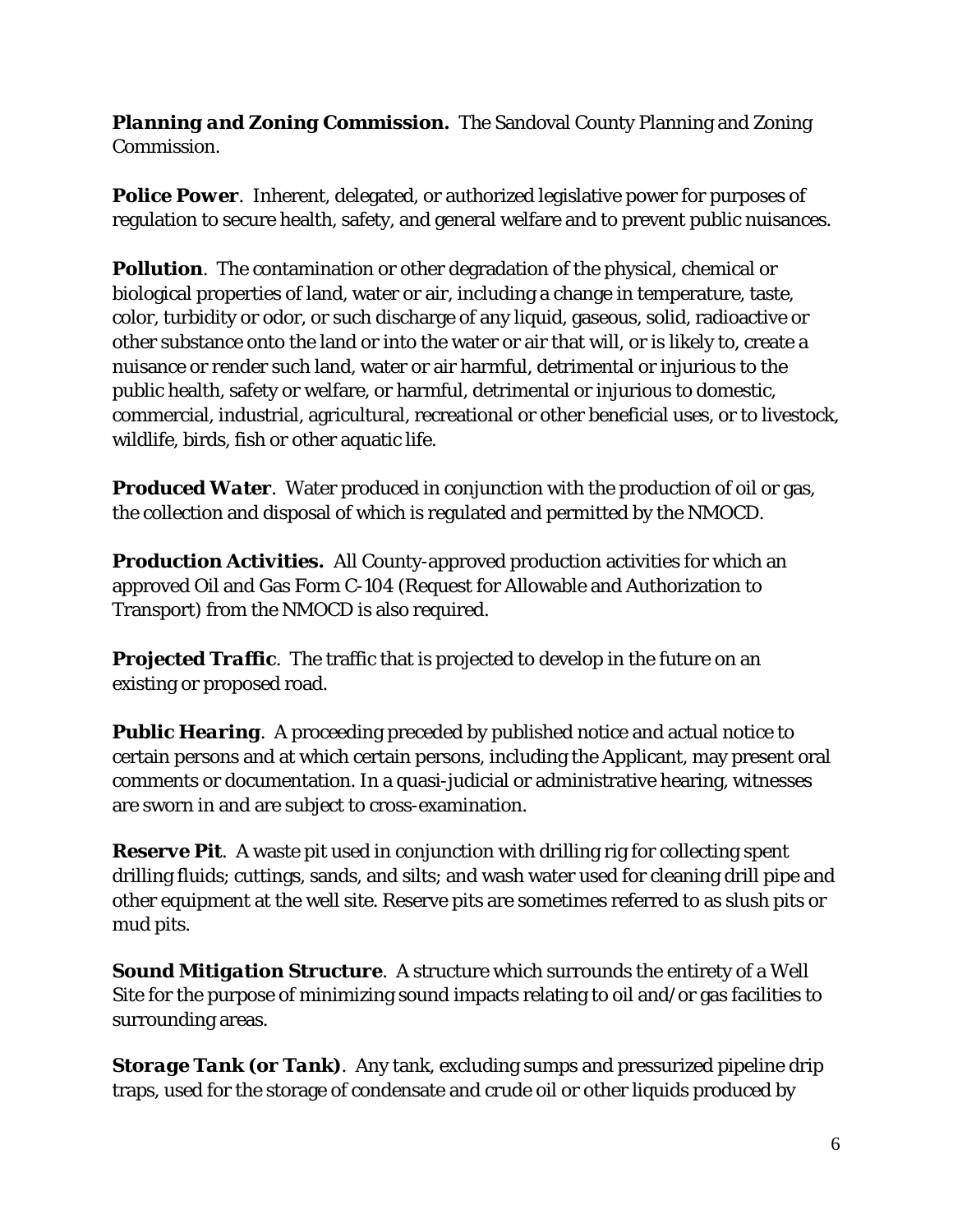and/or used in conjunction with any oil or gas productions. There are below-grade tanks where a portion of the tank's sidewalls is below the surrounding ground surface's elevation, and above ground storage tanks where the tank is located above or at the surrounding ground surface's elevation and is surrounded by berms.

*Storm Water Pollution Protection Plan (SWPPP).* A document provided by an Applicant that identifies all potential sources of pollution which may reasonably be expected to affect the quality of storm water discharges from a construction site, and establishes measures to prevent such pollution on the construction site, as reviewed and approved by the County Engineer.

**Surface Disturbance**. Any activity that disturbs the surface of the land (a) as a result of exploration for, drilling for, and production of oil or gas or (b) as a result of the construction, development, operation, or abandonment and plugging of an Oil or Gas Facility.

**Surface Property Owner**. A person that hold legal or equitable title, as shown in the records of the County Clerk to the surface of the real property on which oil and gas operations are to take place.

*Surface Use Agreement.* An agreement between an Operator and Surface Property Owner specifying the rights and obligations of the Surface Property Owner and the Operator concerning oil or gas operations.

*Surface Water Features*. With regard to Storm Water Pollution Protection Plan (SWPPP), Terrain Management Plan, and Article 5, Section 5.3, Setbacks. Any geographic surface feature which contains water at least seasonally, including but not limited to, perennial, seasonal, or ephemeral watercourses, streams, rivers, springs, wetlands, ponds, lakes, playas, creeks, arroyos, acequias, irrigation ditches, stock ponds and any other surface water impoundments.

*Tenant.* As defined in the Surface Owners Protection Act, N.M.S.A. 1978, §§ 70-12- 1 et. Seq; a person who occupies land or premises belonging to another in subordination to the owner's title and with the owner's assent, express or implied.

*Terrain Management Plan*. A document provided by an Applicant which addresses control of floods, drainage and erosion, measures necessary to adapt proposed development to existing soil characteristics and topography during land use activities, and measures necessary to restore a development site to resemble vegetation and topography of surrounding properties upon completion of land use activities, as reviewed and approved by the County Engineer.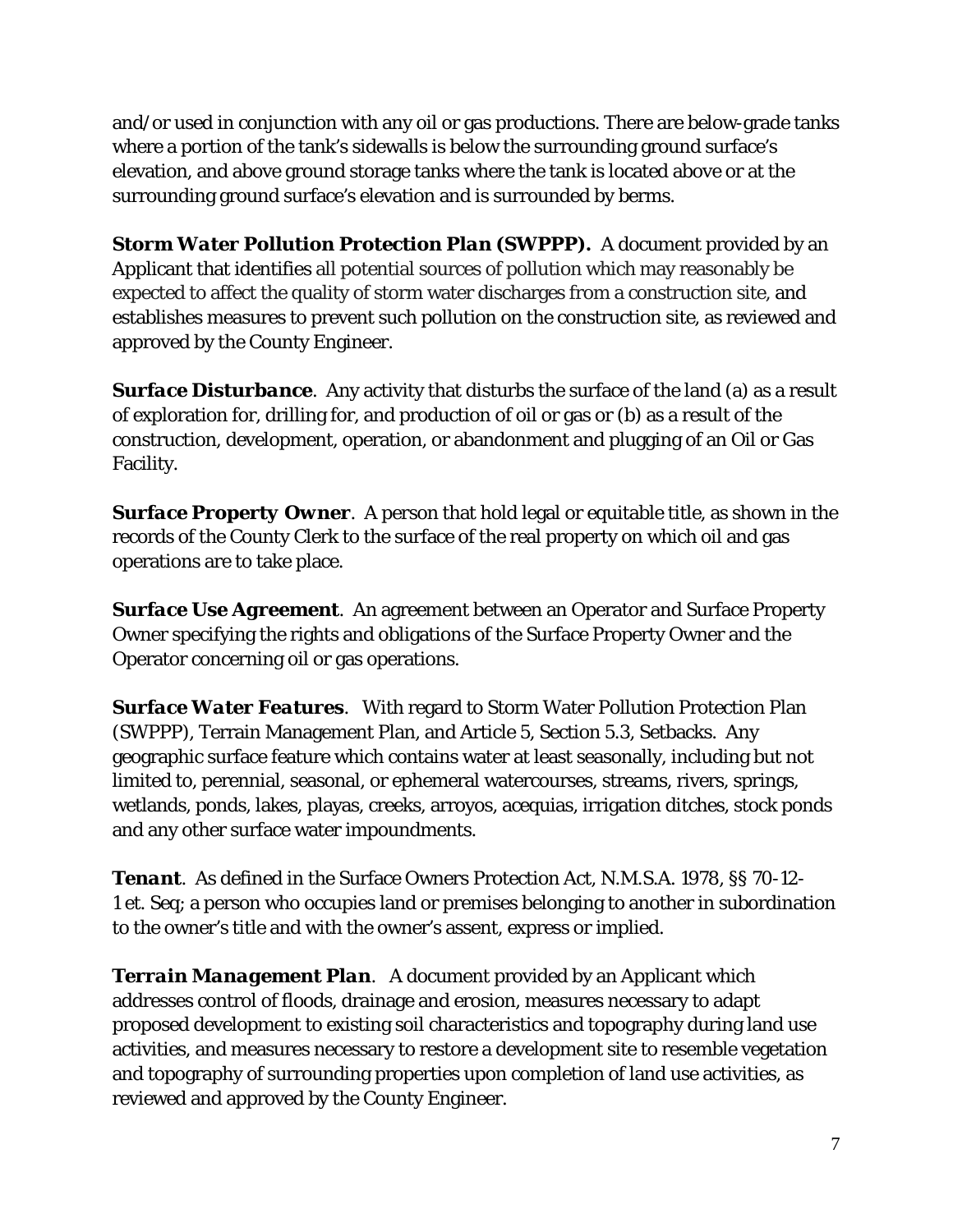*Watercourse.* With regard to Storm Water Pollution Protections Plan (SWPPP), Terrain Management Plan. A river, creek, arroyo, canyon, draw or wash or other channel having definite banks and bed with visible evidence of the occasional flow of water.

*Well Site*. That portion of the surface of land used for the drilling, development, production, operation, abandonment, and plugging of an Oil or Gas Well, including, but not limited to, the area of land in which all equipment, excavations, and facilities used for oil and gas operations are located. A Well Site shall include, at a minimum, the area of surface disturbance associated with such uses but excluding the area of surface disturbance necessitated for the construction and use of roads.

# **SECTION 4. APPLICATION REQUIREMENTS.**

(A) The County hereby establishes a SU-SOP/OG review procedure for the Planning and Zoning Commission and the Board of County Commissioners for applications for an Oil and/or Gas Exploration and Production activities.

(B) The Planning and Zoning Commission shall review all material submitted with an application for an Oil and/or Gas Exploration and Production, and send a recommendation on the application to the Board of County Commissioners. Final approval of an Oil and/or Gas Exploration and Production application may be granted by the Board of County Commissioners.

(B) The SU-SOP/OG review criteria supplements current review criteria established in Section 19, Amendments, Subsection F, Guidelines, 1 – 5, Sandoval County Comprehensive Zoning Ordinance. Subsection F, Guidelines,  $6 - 8$  in this Section are applicable to the SU-SOP/OG review.

(C) In order to establish an Oil and/or Gas Exploration and Production, an applicant shall secure an approved NMOCD C-101 and C-102 APD (Application for Permit to Drill) for exploration activities. The applicant shall to submit the approved NMOCD APD with an application to the County.

(D) The applicant shall provide documentation of an application to the NMOCD for an Oil and Gas Form C-104 (Request for Allowable and Authorization to Transport) from the NMOCD. The applicant shall submit the approved NMOCD Oil and Gas Form C-104 with an application to the County.

(E) The applicant shall provide additional Oil and Gas materials and information to address requirements as established in this SU-SOP/OG. The applicant shall submit the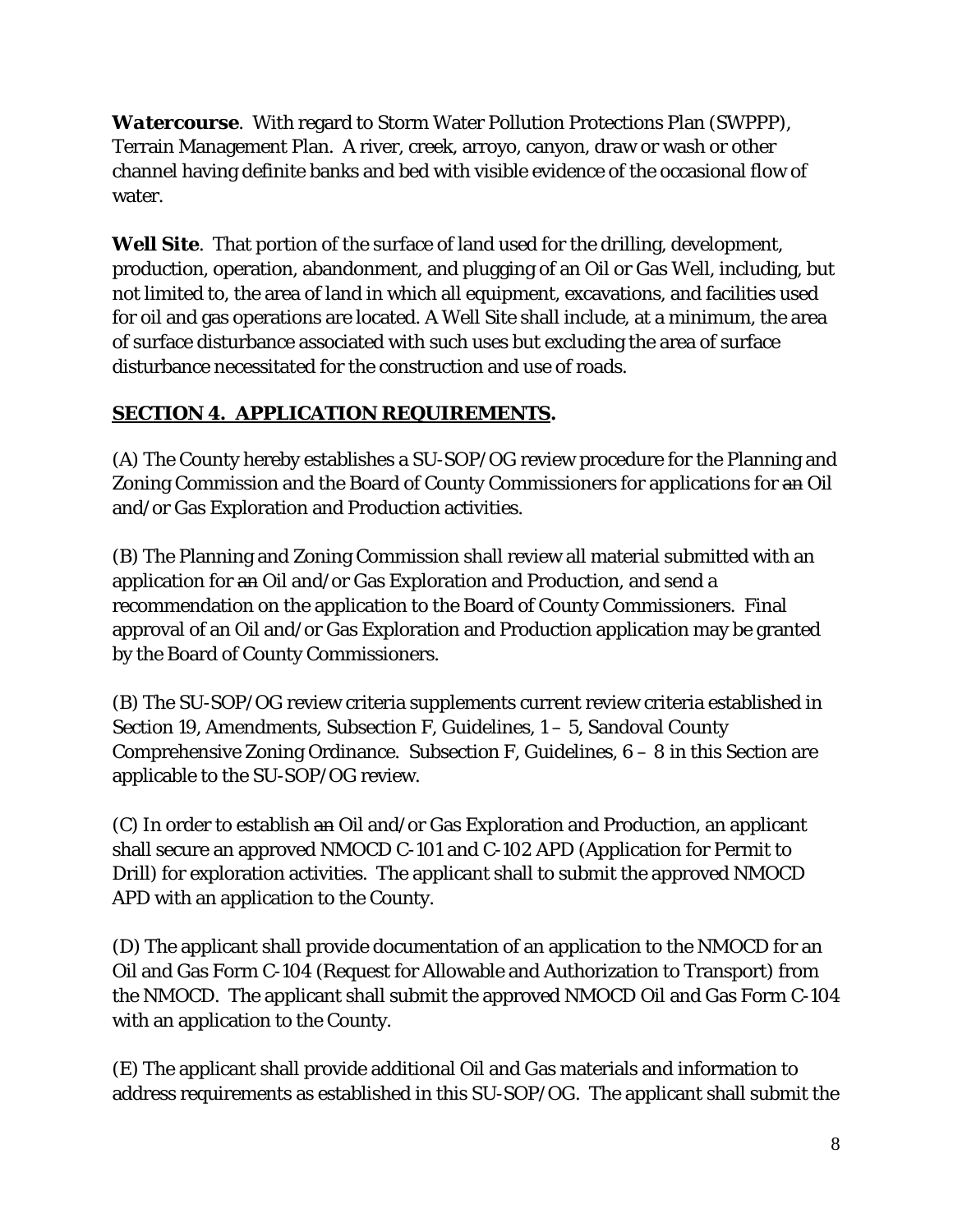required Oil and Gas materials and information with the application for review by the Planning and Zoning Commission. The required Oil and Gas materials and information for submittal are applicable to an Oil and/or Gas Exploration and Production, and are as follows:

(1) Facility Plan: the applicant shall provide an Oil and Gas facility schedule with information addressing facility construction, facility operation start up, and facility operation parameters. The applicant shall provide site plans, elevations, and equipment details for the facility.

(2) Road Plan: The applicant shall submit an Oil and Gas road route plan that identifies adequate roads for oil and gas related truck traffic for exploration and production. The County shall review and revise as needed. The County may require the applicant to secure Right Of Way (ROW) Permits for County roads. The applicant may also be required to secure Right-of-Way (ROW) Permits for municipal and/or State roads where needed. The County may require the applicant to provide a cash bond security, a letter of credit, escrow deposit or other method acceptable to the County, and/or Road Improvement Agreement for use of County roads (as outlined in the County's Cost Recovery Ordinance).

(3) Waste Disposal Plan: Reserve pits are prohibited.

(4) Fire/Police/Emergency Response Plan: the applicant shall provide documentation of all location of fire, police, and emergency response service facilities which may be contacted for these services. The documentation shall be reviewed, revised where needed, and approved by the County Fire Department and the County Sheriff, and by municipal and other agencies where needed. The applicant shall provide to the County a vicinity map with these facilities indicated, and a document narrative of information that includes contact information, address, directions, and distance to each facility. The applicant shall provide documents indicating communication with these facilities, and financial arrangements with these facilities and agencies for fire/police/emergency response support (as outlined in the County's Cost Recovery Ordinance).

(5) Storm Water Pollution Prevention Plan (SWPPP): the applicant shall provide documentation of approval of a SWPPP for the subject site.

(6) Terrain Management Plan: The Terrain Management Plan shall include a narrative describing clear goals for post-exploration and post-production land management and how those goals are to be achieved. A Terrain Management Plan shall address the restoration of all areas of the development where the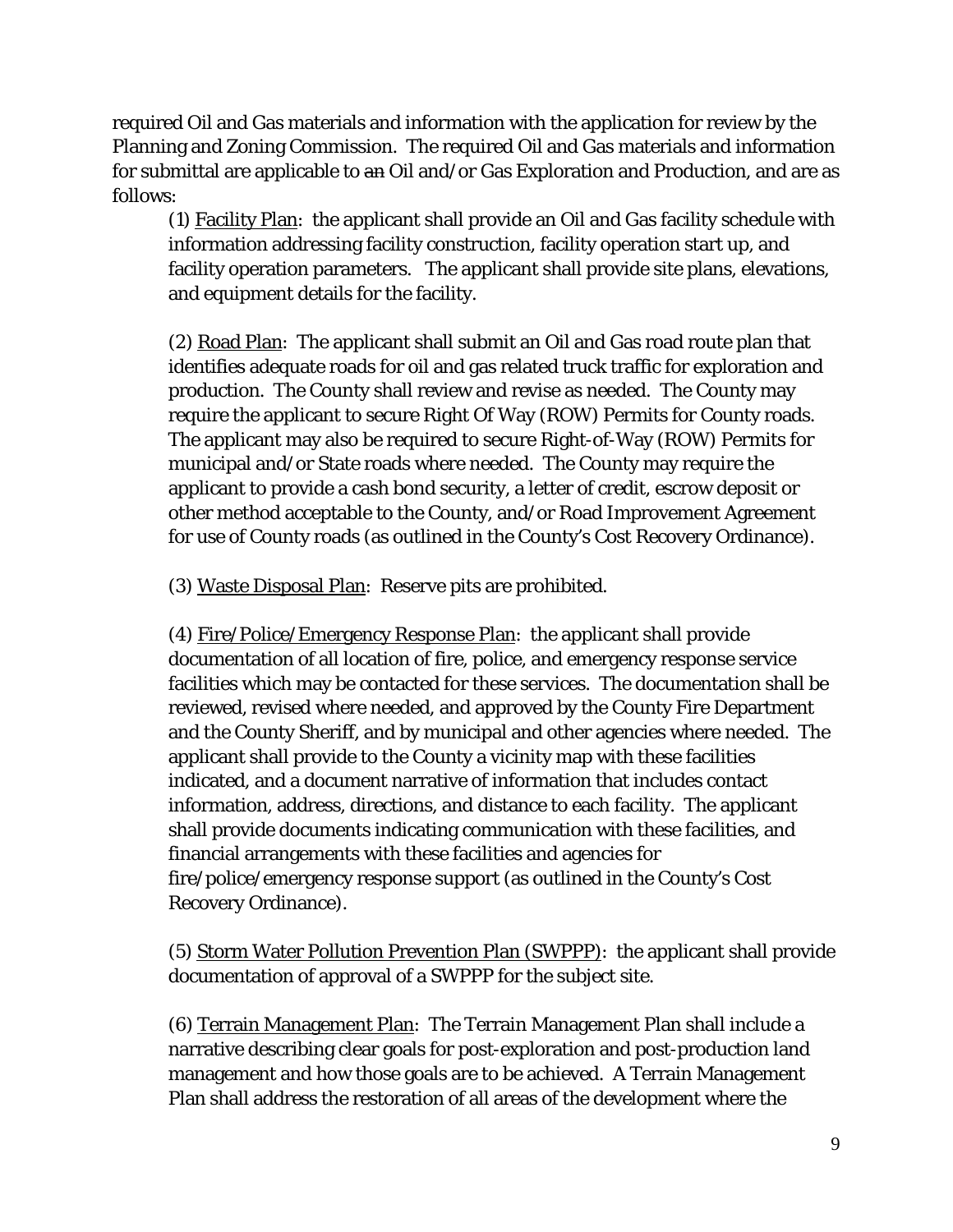surface was disturbed. The Terrain Management Plan shall include, but may not be limited to, the following information:

(a) A schedule and description of interim terrain management activities to be conducted following the completion of each phase of development within the Well Site; and

(b) A schedule and description of proposed final restoration activities to be completed upon the final NMOCD approved plugging and abandonment of the Oil or Gas Well and a discussion of how those restoration activities will impact the anticipated future uses of the property.

(c) All restoration activities described in the Terrain Management Plan shall include a Grading and Drainage Plan which shall include the following, where appropriate, but may not be limited to;

(i) Configuration of the reshaped topography and restored drainage;

(ii) Soil treatments;

(iii) Reseeding materials and revegetation methods;

(iv)Backfill or grading requirements; and

(v) Soil stabilization techniques.

(7) The applicant shall establish and maintain a setback of one-thousand three hundred fifty (1,350) surrounding each Well Site that is free and clear of any structures that are not owned and/or leased by the applicant, lessee, and/or operator.

(8) The applicant shall to provide a Sound Mitigation Structure surrounding any and all Well Equipment proposed in the application that produces noise above fifty-five (55) decibels at any of the property boundaries of the Well Site.

(9) Where applicable, the applicant shall secure an approved Air Quality Permit for production activities from the New Mexico Environment Department (NMED), Air Quality Division.

(F) In the event that the applicant applies for approval of Oil and/or Gas Exploration only, the applicant shall provide the full list of requirements set forth herein. In the event that the applicant applies for approval of upgrade of the site for Oil and/or Gas Production purposes, the applicant shall submit any needed updates to material submitted for review for Oil and/or Gas Exploration purposes, and the updates shall be reviewed by the Planning and Zoning Commission for a recommendation to the Board of County Commissioners.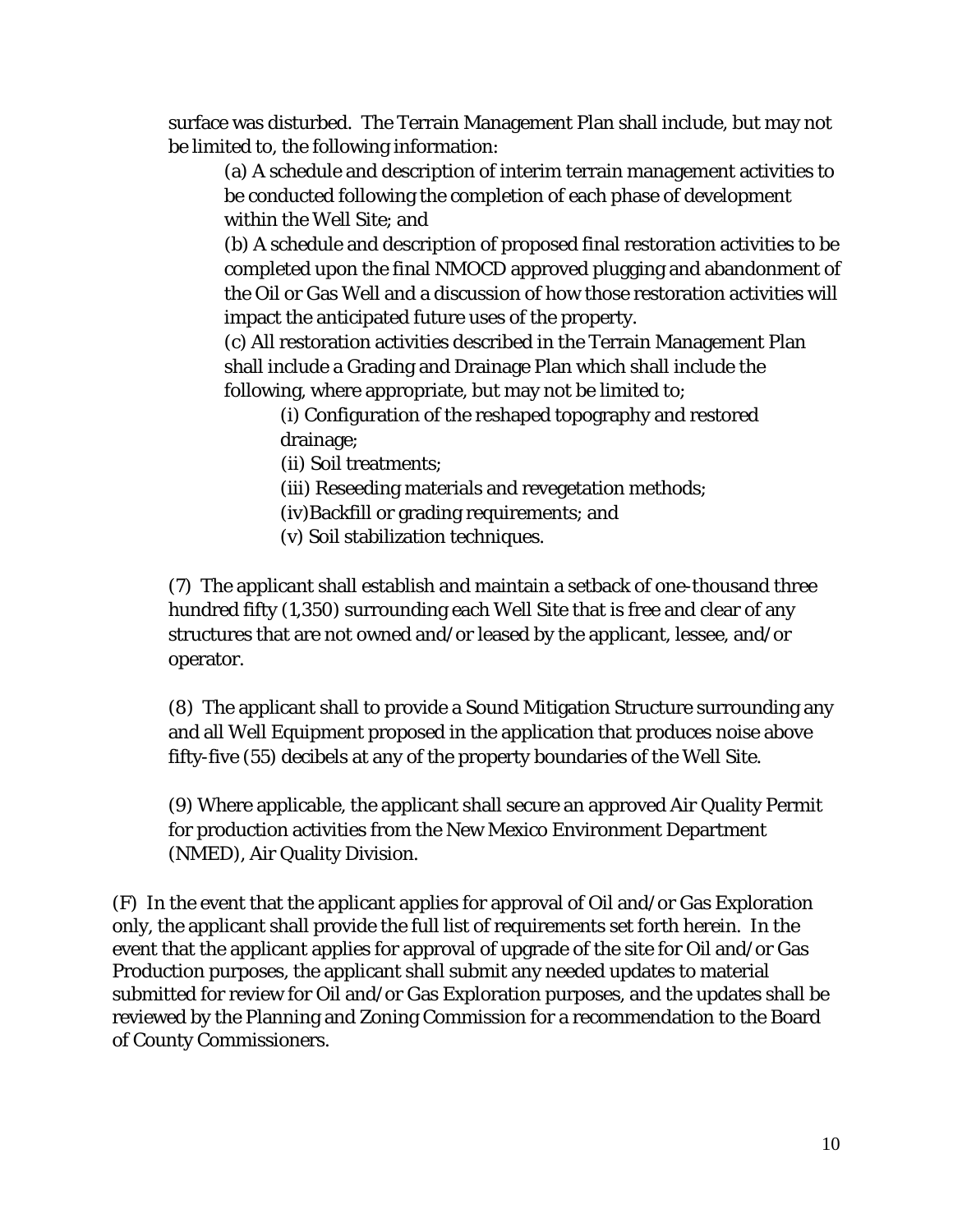## **SECTION 5. GENERAL PROVISIONS AND STANDARDS.**

### **5.1 SOPA DOCUMENTATION.**

(A) For all applications submitted for an Oil and/or Gas Exploration and Production in Sandoval County, as provided in this SU-SOP/OG, applicants shall be required to provide proof of compliance with the Surface Owners' Protection Act ("SOPA"), N.M.S.A. 1978, § 70-12-1 (2007). SOPA compliance may be satisfied by the applicant's statement of compliance, with a copy of the Surface Use Agreement or a letter signed by the Surface Property Owner stating the Operator has complied with SOPA, or proof of bonding as required by SOPA.

## **5.2 ROAD IMPROVEMENTS, AGREEMENTS, STANDARDS.**

(A) In order for the County to be assured of the completion of required road improvements, the Operator shall agree to either one of the following:

(1) The Operator shall install and construct such road improvements, if any, as are required by this SU-SOP/OG and in the manner and to the design standards provided in the Sandoval County Subdivision Regulations, Article 8, Design Regulations, or industry standards acceptable to the County. Prior to the construction of any improvements or the submission of any bond or other improvement guarantee, the Operator shall furnish the County with all plans necessary for the construction of such improvements. These plans shall be reviewed and approved by the County Public Works Division.

(2) The operator shall provide a cash bond security, letter of credit, escrow deposit or other method acceptable to the County as deemed acceptable to the County.

#### (B) Roads and Traffic Standards:

(1) Chains on heavy equipment shall not be permitted on paved County roads. All damage to County roads directly attributable to the installation, construction and operation of Oil or Gas Exploration and Production facilities shall be promptly repaired at the Applicant's expense.

(2) Heavy equipment shall not be used on roads with ruts measuring six (6) inches or more in depth.

(3) Speed limits shall be set at a minimum level possible to prevent the creation of dust and erosion.

(4) The amount of traffic generated by the proposed development shall not cause public roads to operate at a level less than what can be met by current capacity and structural conditions.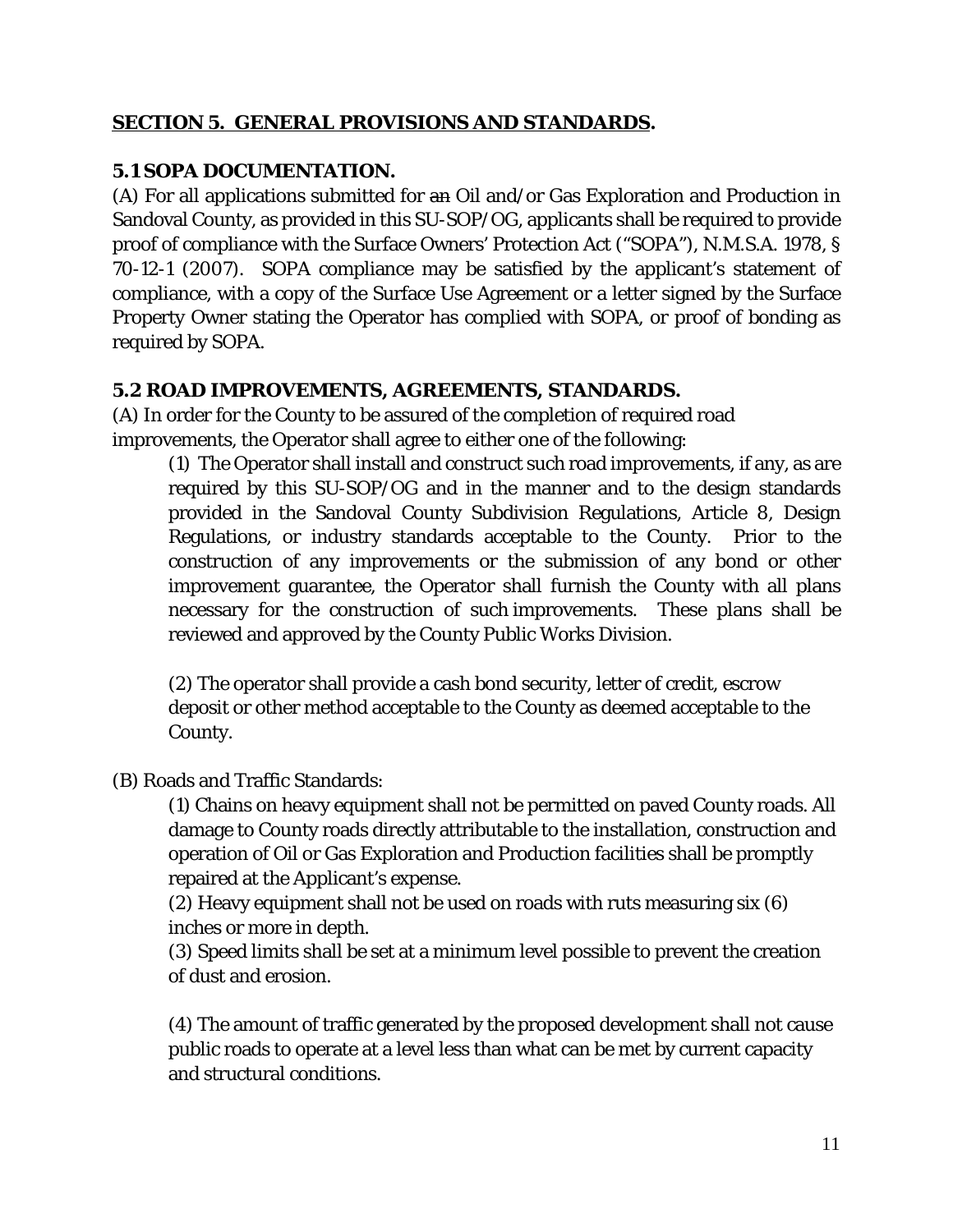(5) In the event that traffic generated by the development increase the burden on or cause a deterioration of County Roads, the Operator shall be required to pay a pro-rata share of the costs incurred to improve the County Road. The pro-rata share shall be determined by the County's Public Works Director and the Applicant.

## **5.3 TERRAIN MANAGEMENT PLAN.**

(A) Soils and terrain management:

(1) Soils having severe limitations, or which are shown as unsuitable for the intended purposes shall not be used for those purposes unless the Operator has clearly demonstrated in the Terrain Management Plan how the soil limitations are to be overcome or mitigated.

(2) All topsoil stripped from the surface and retained on the site shall be carefully stockpiled in a manner to prevent erosion and to facilitate its re-application to the disturbed areas during reclamation.

(3) Any necessary grading or clearing should, to the extent possible, follow, preserve, match, or blend with the natural contours and vegetation of the land and should not increase the possibility for erosion.

(4) The Operator shall take sufficient measures to prevent dust arising from any area where the surface is disturbed.

(5) All changes made to the existing soil composition and arrangement should be compatible with the soil stability and erodibility as demonstrated in the soil survey, if a soil survey was required in the application.

#### (B) Drainage and Erosion:

(1) To the extent possible, the Operator shall preserve natural drainage existing on the site prior to development.

(2) Water that drains from the Well Site shall not contain pollutants or sedimentary materials at a greater concentration than would occur without the presence of the development.

(3) Drainage from the Well Site shall not cause erosion outside of the site to a greater degree than would occur without the presence of the development.

#### (C) Vegetation:

(1) During development and operation, the Operator shall minimize damage to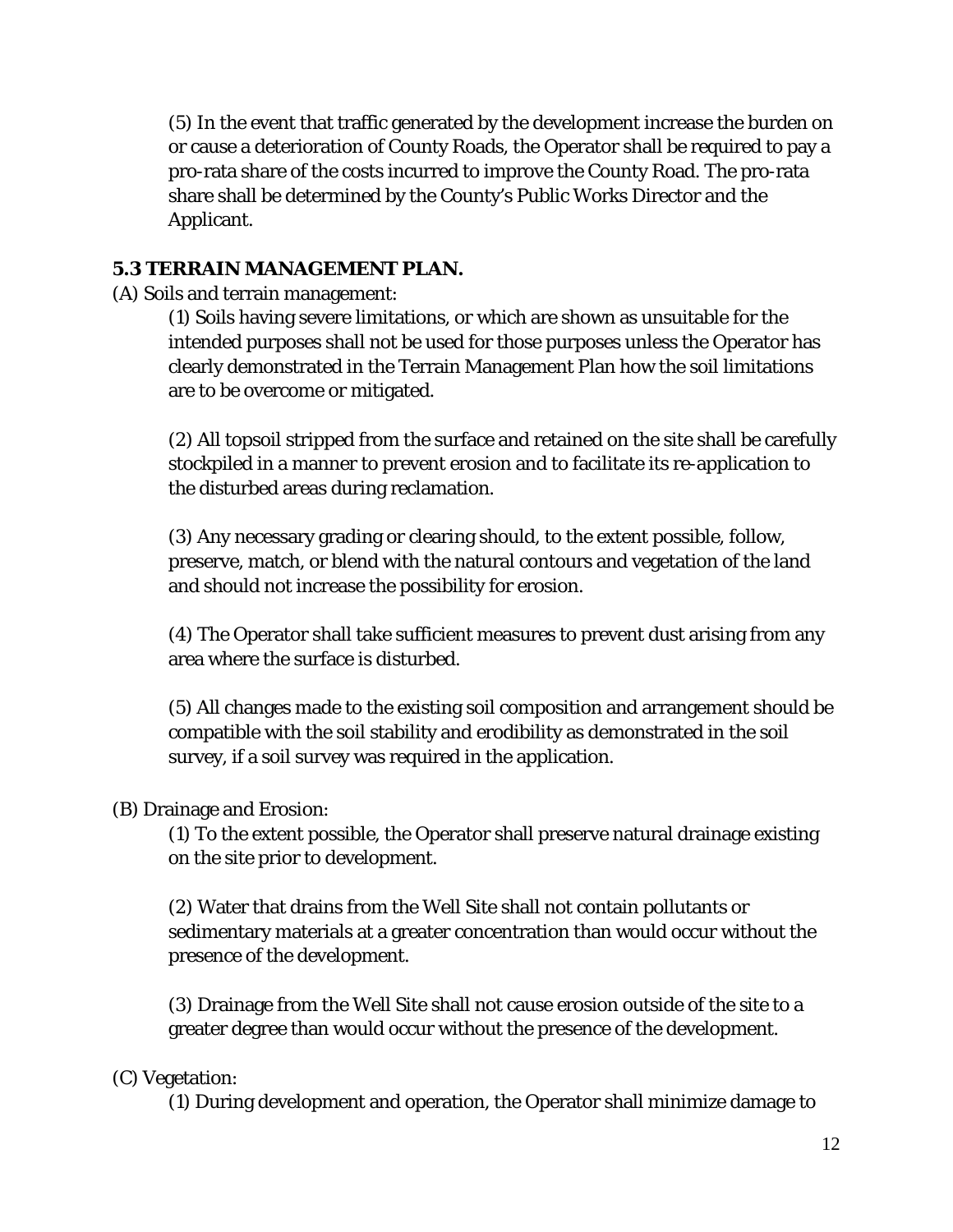existing vegetation.

(2) There shall be no introduction of or increase in the prevalence of invasive or noxious plant species within the Well Site as a result of oil or gas activity.

(3) Operators are advised to consult the local agricultural extension office or the local Natural Resources Conservation Service to determine the appropriate materials needed to prevent or contain the spread of noxious and invasive plant species. Any materials used should be listed in the Terrain Management Plan.

# (D) Restoration:

(1) The Operator shall begin interim and final restoration activities as soon as practical upon completion of each phase of development.

(2) The operator shall reseed by drilling on the contour, or another method as approved by the Director.

(3) The Operator shall obtain vegetative cover that equals seventy (70%) percent of the native perennial vegetative cover, which has not been impacted by overgrazing, fire, or some other damaging intrusion, and shall maintain that vegetative cover for at least two (2) successive growing seasons.

(4) The Operator shall notify the County at least ten (10) days in advance of the date that final restoration activities are to begin and the Operator shall also notify the County as soon as final restoration activities have been completed.

# **5.4 FLOODPLAIN.**

(A) No Oil and/or Gas Facility or Facilities shall be permitted within a floodplain as mapped and designated by the Federal Emergency Management Agency (FEMA).

# **5.5 LIGHTING.**

(A) All permanent lighting fixtures shall comply with the New Mexico Night Sky Protection Ordinance. Where a conflict exists between the requirements of the New Mexico Night Sky Protection Ordinance and lighting requirements of the Federal Occupational Health and Safety Administration (OSHA), the OSHA regulations shall apply.

# **5.6 GAS FLARING.**

(A) Flaring of gases from an approved Oil and/or Gas Facility or Facilities shall be in accordance with 19.15.18.12 NMAC**.**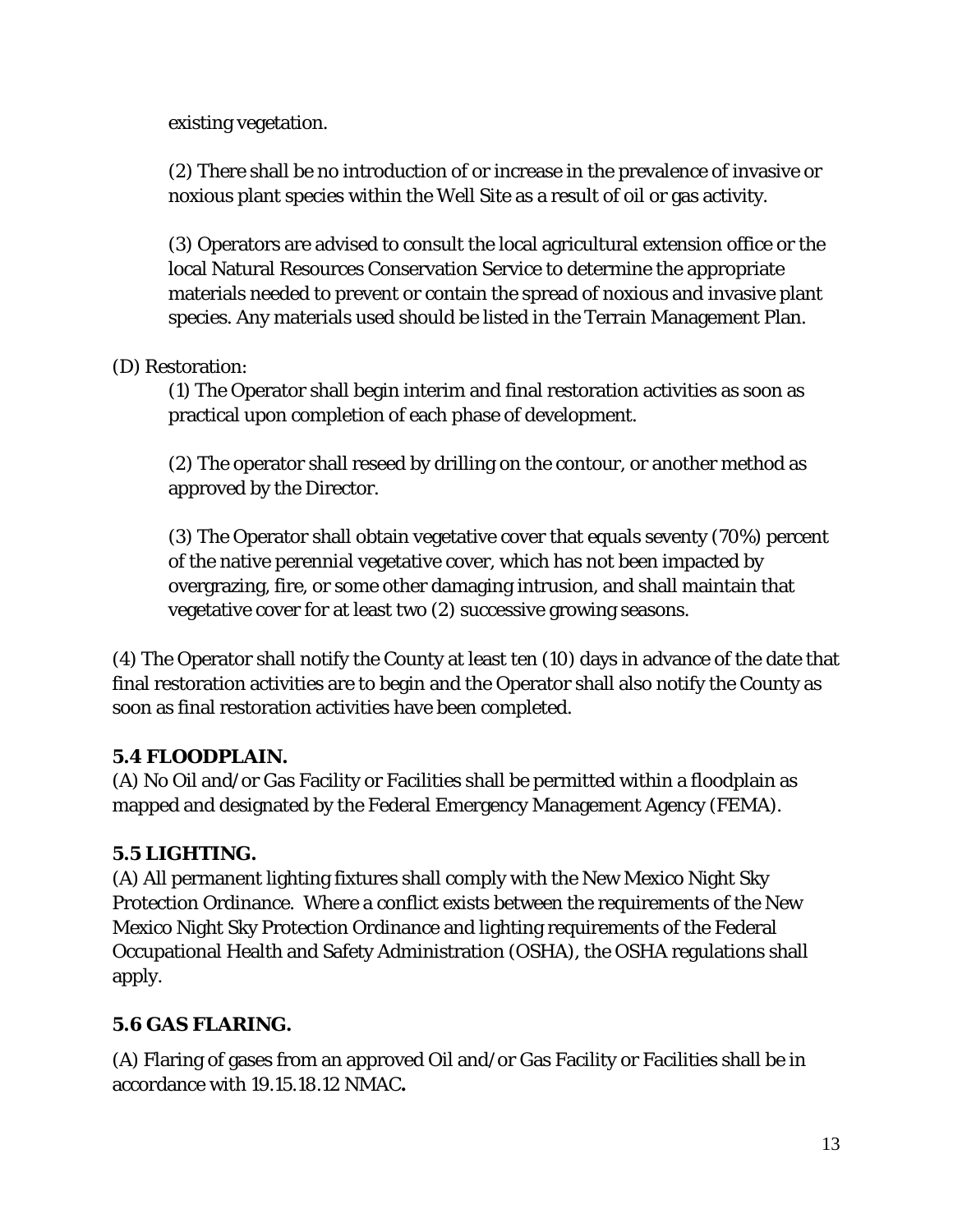## **5.7 STORAGE TANKS.**

(A) Except as otherwise mandated by the NMOCD, tanks used for the storage of condensate, crude oil, or other liquid hydrocarbons produced by and/or used in conjunction with any Oil and/or Gas Facility or Facilities shall conform to the American Petroleum Institute (A.P.I.) standards for such tanks. All above ground storage tanks shall be equipped with a secondary containment system, as approved by NMOCD. All below grade tanks shall be constructed and maintained according to applicable NMOCD regulations.

## **5.8 VISUAL IMPACTS.**

(A) Oil or Gas Facilities shall be painted or otherwise made to be harmonious with the surrounding environment as follows:

(1) Uniform or camouflaging, non-contrasting, non-reflective color tones, based on BLM Visual Resource Management system.

## **5.9 FENCING.**

(A) Perimeter fencing and a locked gate for Oil and/or Gas Facility or Facilities shall be required surrounding the exploration and/or production facility within the Well Site. The design and construction of the required fencing shall be a chain link fence to a minimum height of six (6) feet as approved by the Director.

# **5.10 ADDITIONAL FINANCIAL SECURITIES.**

(A) Additional financial securities shall be evaluated by the County every five (5) years from the date of approval of the application, and may include:

(1) A policy or policies of commercial general liability insurance, including contractual liability, covering bodily injuries and property damage, and environmental impacts, that names the applicant as the insured and the County as an additional insured, issued by an insurance company approved by the State of New Mexico Superintendent of Insurance. The insurance policy must be in a form acceptable to the County and shall further provide a limit of liability of not less than Five Million Dollars (\$ 5,000,000) per occurrence. Said policy or policies shall provide that they may not be cancelled without written notice to the County of at least thirty (30) days prior to the effective date of such cancellation.

(2) In the event that the above described policy or policies does not include environmental impacts, the County shall require a pollution insurance policy or policies that provide standard pollution liability insurance with a coverage of not less than Five Million Dollars (\$5,000,000) per occurrence, issued by an insurance company approved by the New Mexico Superintendent of Insurance, and that names the applicant as insured. Such insurance policy shall be maintained in full force and effect from the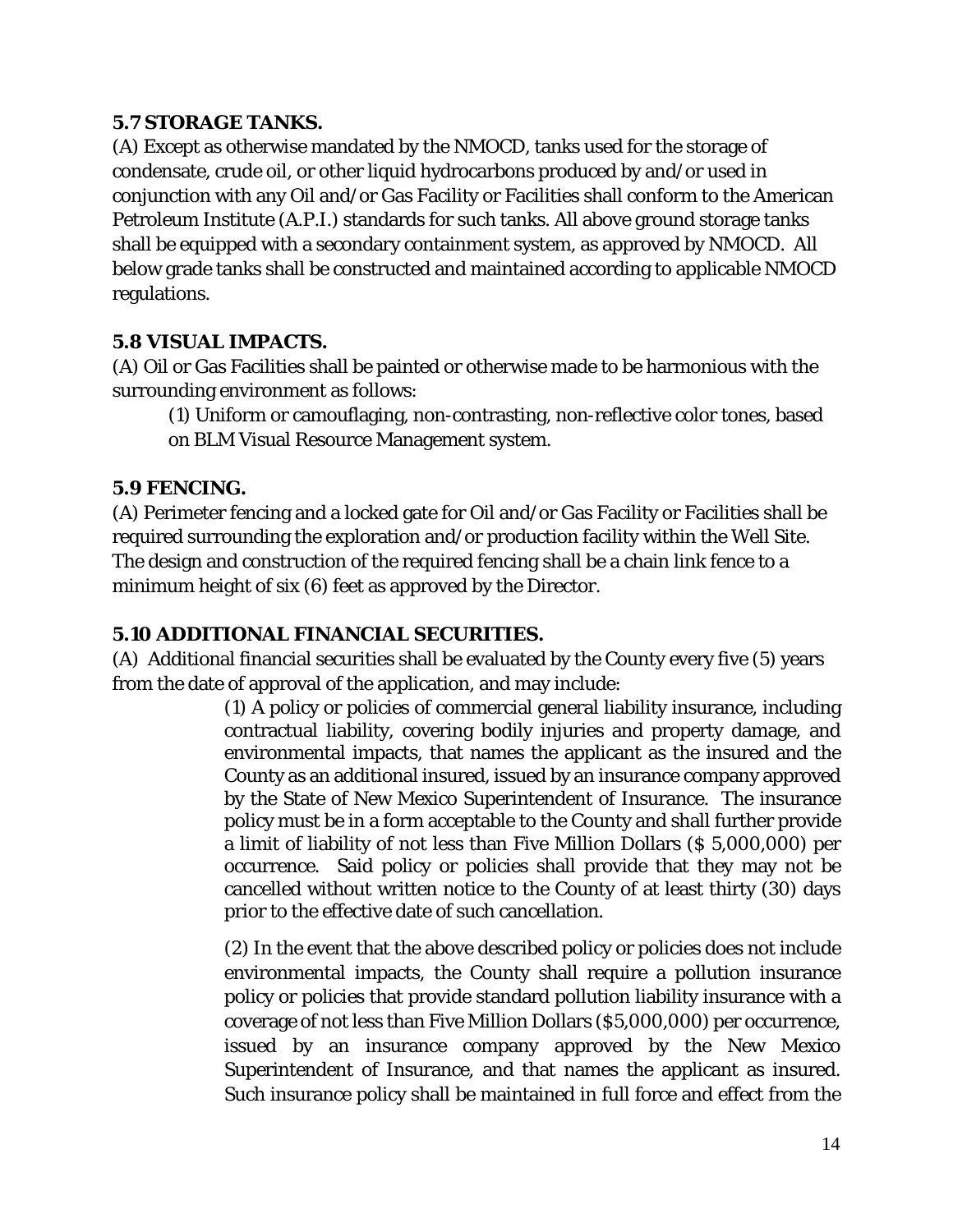date of approval of the Zone Map Amendment request by the Board of County Commissioners and continuing in force until the well is plugged and abandoned in accordance with the applicable State statutes, NMOCD regulations, and the Site Remediation Plan as approved by the County Engineer. A separate policy is not required if pollution coverage is included as a part of the comprehensive general liability insurance policy required by this Section. The insurance policy or policies shall provide that they may not be cancelled without written notice to the County at least thirty (30) days prior to the effective date of such cancellation. The applicant, offering a plan of self- insurance, may provide a certificate of insurance as required by this Section issued pursuant to such plan provided that such plan has been approved by the Public Regulation Commission of the State of New Mexico and the County Manager.

## **5.11 CHANGE OF OPERATOR.**

(A) If a permitted facility undergoes a change of Operator or a change of Operator name, the new Operator shall submit a copy of the applicable NMOCD permits to the County within ten (10) business days of the permit being approved by the NMOCD.

(B) The new Operator must also present proof of adequate insurance where applicable in this SU-SOP/OG.

# **SECTION 6. ADMINISTRATION.**

#### **6.1 NOTICES OF DECISIONS.**

(A) The County shall notify, in writing, applicants of decisions regarding applications for Oil and/or Gas Exploration and Production by the Board of County Commissioners. The County shall also notify, in writing, all government agencies involved in the review process for an Oil and/or Gas Exploration and Production, and those government and Native American Pueblo/Nation agencies who received notices of meetings for application review.

#### **6.2 NOTIFICATION REQUIREMENTS.**

(A)The SU-SOP/OG Notification Requirements replace notification requirements as established in Section 17 (C), Sandoval County Comprehensive Zoning Ordinance.

(B) Notice of Public Hearing. Notification of the time and place of any public hearing held pursuant to this Section shall be published in a newspaper of general circulation in the County at least fifteen (15) days prior to the hearing. In addition, notice of the public hearing shall be mailed by certified mail, return receipt requested, to: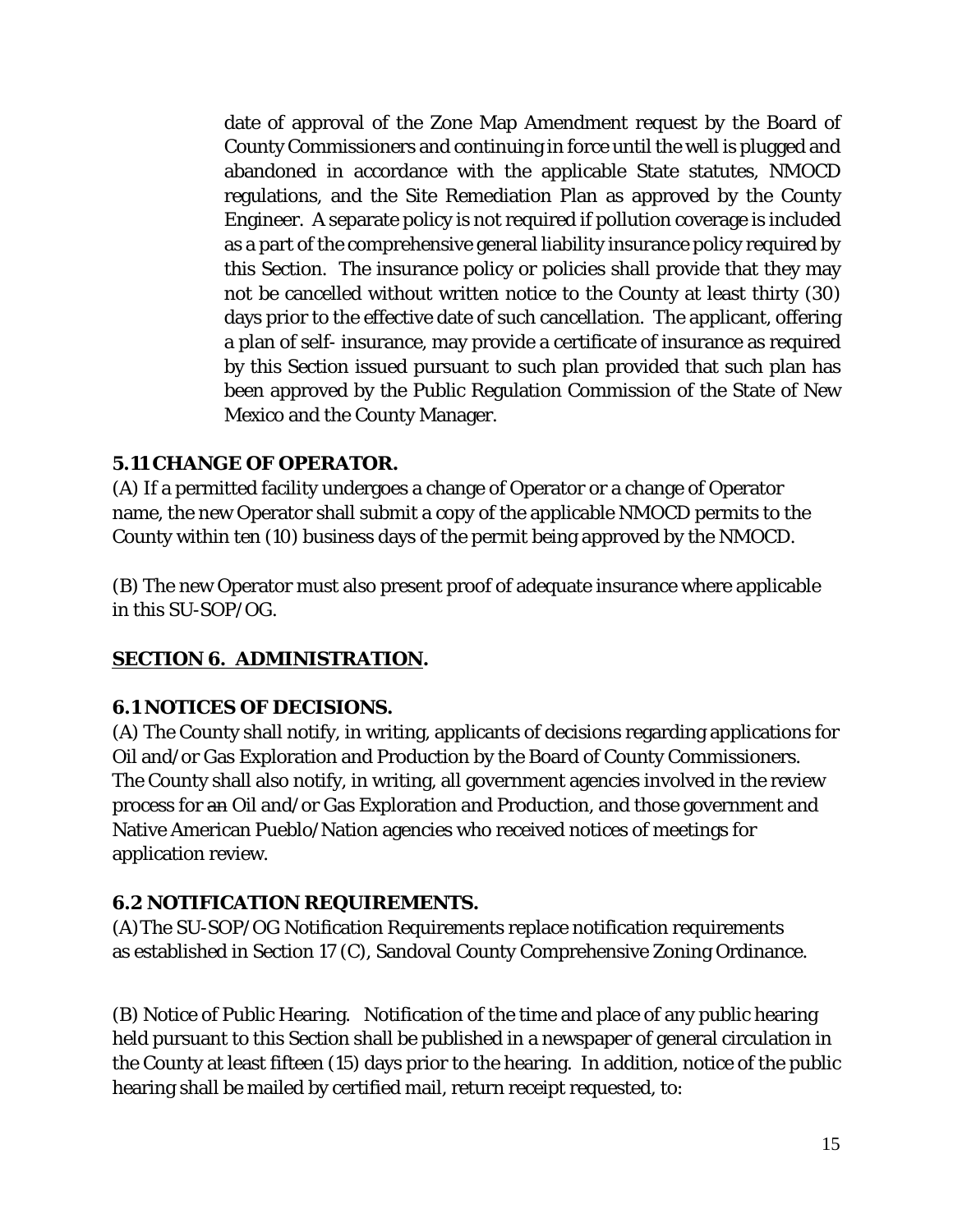- (1) The applicant $(s)$ ;
- (2) The owner(s), as shown by the records of the County Treasurer, of the land for which the approval is requested, if different from the applicant(s);
- (3) The owners, as shown by the records of the County Treasurer, of land within three-thousand (3,000) feet, excluding public right-of-way, of the land for which the approval is requested. If any notice is returned undeliverable, the County shall attempt to discover the addressee's most recent address and shall remit the notice by certified mail, return receipt requested.

(C) All government and Native American Nation/Pueblo agencies within three (3) miles of subject site are notified by the County of any request for Oil and Gas Exploration and Production as regulated by this SU-SOP/OG. Municipalities within five (5) miles of the subject site, with a population of over fifty thousand (50,000), are also notified by the County. Additionally, any other municipality or agency which files a request for notification shall be notified by the County.

(D) Notice of a Planning and Zoning Commission Meeting on Legislative Amendment. The meeting of the Planning and Zoning Commission regarding a legislative amendment shall be noticed by publication of the title and a general summary of the proposed amendment in a newspaper of general circulation in the County at least once a week for two consecutive weeks prior to the date of the meeting.

# **6.3 POSTING OF APPLICATIONS.**

(A) The County shall post applications, within twenty-four (24) hours of receipt, for review of oil and/or gas facilities within the County's jurisdiction, on the County's Planning and Zoning Web Page, and shall provide paper copies of applications for viewing in the County's Planning and Zoning Division Office within the time frame noted above.

#### **6.4 FEES.**

(A) Resolution No. 11-18-10.7C establishes a fee for submittal of an application for a Zone Map Amendment for review by the Planning and Zoning Commission and the Board of County Commissioners.

#### **6.5 VARIANCES.**

(A) The procedures for application for a Variance of the standards in this SU-SOP/OG are established in Section 18, Variances, Sandoval County Comprehensive Zoning Ordinance.